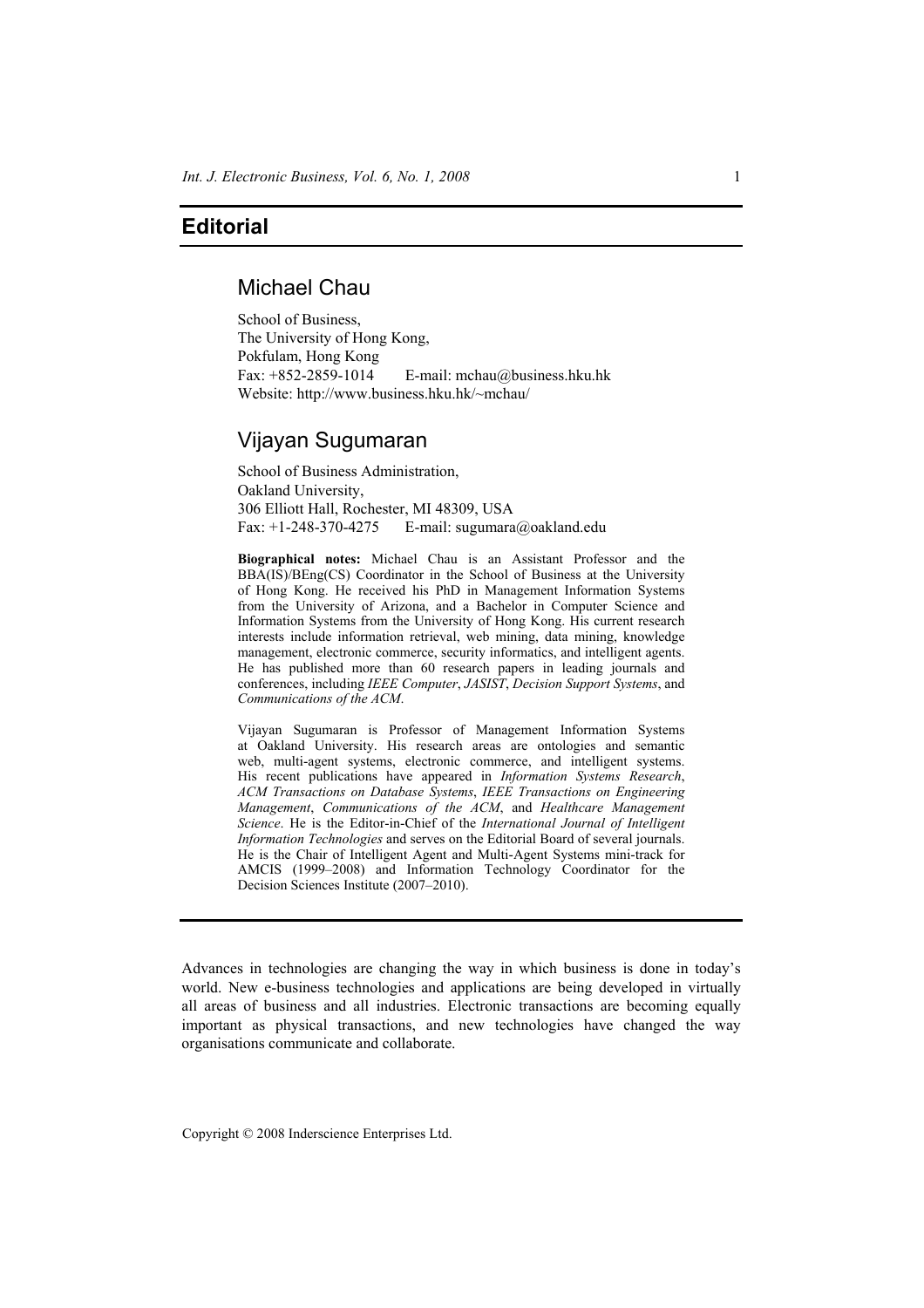#### 2 *M. Chau and V. Sugumaran*

This special issue consists of five papers that report on high-quality research selected from the *Fifth Workshop on Electronic Business* (WEB, 2006) held in Milwaukee, Wisconsin. WEB is a series of annual workshops that brings together researchers and practitioners to share their novel ideas, research findings, and real-world examples in the area of e-business.

Twelve high-quality papers were selected from WEB 2006 by the guest editors. The authors of these papers were invited to extend their papers and submit to this Special Issue. All submitted papers went through a double-blind review process and five papers were accepted for publication. These five papers report on the latest research in different areas of electronic business.

In the first paper 'Nonlinear pricing of e-market transaction services', Matthias Burghardt and Christof Weinhardt report their research on transaction fee schedules for electronic marketplaces. They review various existing fee schedules and provide a formal representation of nonlinear transaction fee schedule. They have conducted an experiment in which subjects were asked to trade virtual stocks under different transaction fee schedules, and the results show that people adapt their order behaviours under different transaction fee schedules.

The paper by Wingyan Chung, entitled 'Visualising e-business stakeholders on the web: a methodology and experimental results', proposes a methodology to identify an organisation's stakeholders in the e-business environment. In this methodology, information about an organisation's stakeholders, such as suppliers, customers, shareholders, and competitors, are automatically collected from the web using content link analysis. A prototype system has been implemented and described in the paper. Experimental results demonstrate the usefulness of the methodology.

Doug Lundquist and Siddhartha Bhattacharyya report their study on market efficiency and price dispersion in online marketplaces. Their paper 'Finding seller quality and quality sellers in online markets: an agent-based analysis', investigates how market efficiency *relates* to the availability of seller quality information. An agent-based simulation experiment was conducted and the experimental results reveal several interesting findings.

It has become increasingly important for organisations to collaborate with each other in the rapidly changing business environment. The last two papers in this issue are devoted to this area. In their paper 'Knowledge sharing in a collaborative business environment', Seema Degwekar and Stanley Su discuss how an XML-based business rule specification language and an event-triggered knowledge sharing system can facilitate knowledge sharing among collaborating business organisations. A sample scenario is also presented to demonstrate the feasibility and the value of the proposed architecture.

In the last paper of the special issue, Daniel Beimborn, Sebastian F. Martin and Jochen Franke study the topic of business collaboration from the perspective of business processes. Their paper 'Value Chain Crossing: insights and opportunities for future research' investigates how particular activities of an organisation's secondary processes are fulfilled by an external provider's service. Using the finance industry as an example, the authors have conducted case studies and survey to explore the potential for the outsourcing of secondary business processes by nonfinancial companies.